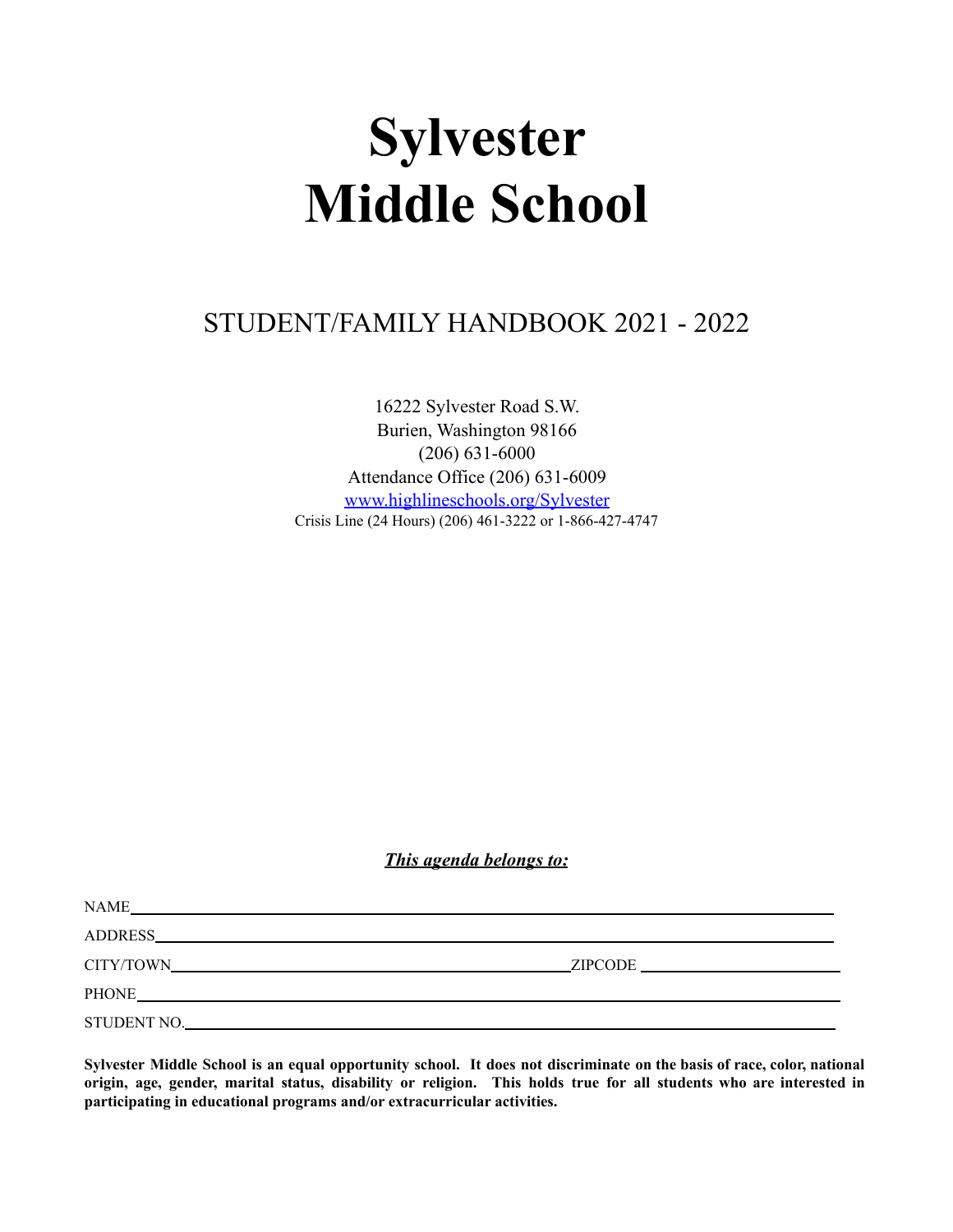# **Sylvester Middle School's Behavior Expectations:**

- **1. Purpose**
- **2. Respect**
- **3. Integrity**
- **4. Determination**
- **5. Empathy**

# **GENERAL SCHOOL INFORMATION**

# **SCHOOLADMINISTRATION**

Mr. Gil Parsons Principal Mr. Chad Kodama Assistant Principal

# **OFFICE STAFF**

Mr. Fa'afiti Fiso Office Manager Ms. Cathy DaCosta Registrar Ms. Bookkeeper Ms. Nancy Prottengeier Attendance Specialist

# **STUDENT SUPPORT SERVICES**

Ms. Rachel Raff Counselor  $8<sup>th</sup>$  grade Ms. Sarah Cabonari Counselor 7<sup>th</sup> grade Mr. Reggie Dillard Jr. Counselor 6<sup>th</sup> grade

# **GETTING STARTED**

# **PE UNIFORMS**

Red or blue shorts or sweat pants and a grey or white T-shirt is the recommended uniform for all physical education classes. School PE uniforms are available for sale at the school office. PE uniforms sell for \$20.00.

# **SCHOOL PICTURES**

Pictures will be taken within the first two weeks of school. A variety of package sizes and prices will be available from the photographer. Make-up day will be provided.

# **SCHOOL YEARBOOK**

The school yearbook is pre-sold in the fall and distributed in June. Students entering school later in the year will have the opportunity to purchase a yearbook, in the Spring, if available.

# **MEALS**

Both breakfast and lunch are served at Sylvester free of charge for the  $21 - 22$  school year. All students are welcome to receive breakfast or lunch at the designated time.

# **BELL SCHEDULE**

Common Area 7:40-8:00am – Welcoming Bell 8:05am – School starts

# A BELL SCHEDULE WILL BE PUBLISHED AFTER THE PLANNER GOES TO PRINT AT THE SITE BELOW.

# Bell Schedule

# 2020 - 2021 SCHOOL HOLIDAY CALENDAR

# **2020**

September 6 Labor Day December 20-Jan 31 Winter Break

November 11 Veterans Day observed November 25-26 Thanksgiving Holiday

# **2021**

April 4-8 Spring Break May 30 Memorial Day

January 17 M.L. King, Jr. Day February 18 & 21 Mid-Winter Break

# **No School Days**

Conference days, End of Semester, Mid-Winter Break, and additional non-school days to be determined.

**Refer to Student Calendar on Highline School District Website for additional information**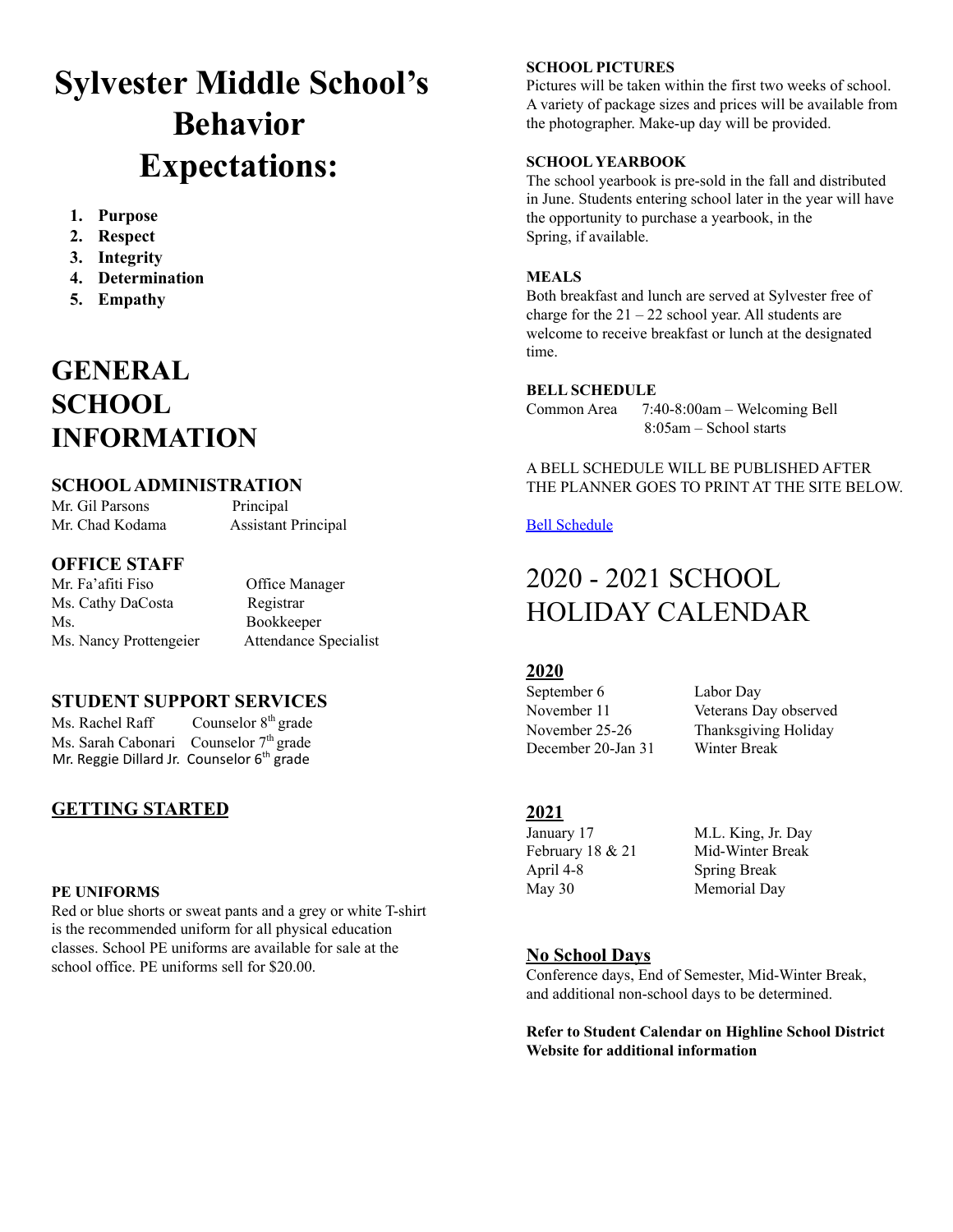# **SYLVESTER POLICIES & PROCEDURES**

# **ASSOCIATED STUDENT BODY (ASB)**

The Associated Student Body (ASB) at Sylvester Middle School is a student run government made up of a president, vice president, treasurer and secretary from the 8<sup>th</sup> grade class. This team of students also referred to as the executive council is elected by the student body. The ASB works as a voice for students. The ASB will make decisions and address issues that affect the students and the school. Some examples are discussing school policies, assemblies and all-school celebrations. The ASB works with principals, teachers and other executive members to be leaders in building school spirit. Elections are held at the end of the year for  $7<sup>th</sup>$  graders, who will be the  $8<sup>th</sup>$  grade leaders at Sylvester the following school year. If you would like to run for one of these positions you must have a 2.5 GPA or higher.

# **ASSEMBLIES**

Throughout a non-covid impacted year, the staff and students of Sylvester plan and present a variety of assemblies. Students are to walk quietly behind their teachers to the gymnasium or other assembly location. Students are expected to follow the directions of staff members directing the seating for the assembly. When filling the bleachers or chairs each student is asked to move in and fill all spots to allow for seating for everyone. Students are expected to follow the PBIS assembly expectations. Students are expected to dismiss as directed and in an orderly fashion.

# **ATHLETICS & ACTIVITIES**

Sylvester Middle School encourages participation in a variety of in-school and after-school activities. Activities may include: yearbook club, games club, drama club, chess club, photography, cooking, arts & crafts, opera club, and homework support club. PTSA sponsored all-school parties are held during the school year. After school activity buses are available to transport participating students who live in the Sylvester service area (see schedule in main office).

# **SPORTS:**

A full intramural program is available for all students at Sylvester. See the sports matrix below for offered athletics. Each season is approximately eight weeks long with the first four weeks as intramurals (everyone plays) with emphasis on participation and including some skill work. During the second four weeks players are selected for the team to play games with the other middle schools. **ASB cards are required for sports participants, including during intramurals.** After being selected for the team athletic pay-to-play fees apply.

Athletic Participation Requirements

- Pre-participation physicals are required.
- Physicals are good for 24 months and may not expire during the season.

• Sports registration is online at www.highlineschools.org/Page/146

#### • **Practice will start the first day of school.**

• Reduction of Participation Fee: Students qualifying for free or reduced lunch are eligible for a reduction of the athletics participation fee.

| Season | <b>Boys</b>                         | Girls            |
|--------|-------------------------------------|------------------|
| One    | Track and Field*                    | Track and Field* |
|        | Soccer                              | Softball         |
| Two    | Basketball                          | Soccer           |
| Three  | Wrestling*                          | Basketball       |
|        |                                     | Wrestling*       |
| Four   | Tackle Football $-8th$ Graders only | Volleyball       |
|        | Cross Country*                      | Cross Country*   |

Please note: Sports marked with an asterisk  $(*)$  are the only sports permissible by WIAA for  $6<sup>th</sup>$  grade student participation. Students participating in or attending after school activities must adhere to the school wide policies of being safe, respectful and responsible. Failure to do so may result in disciplinary action.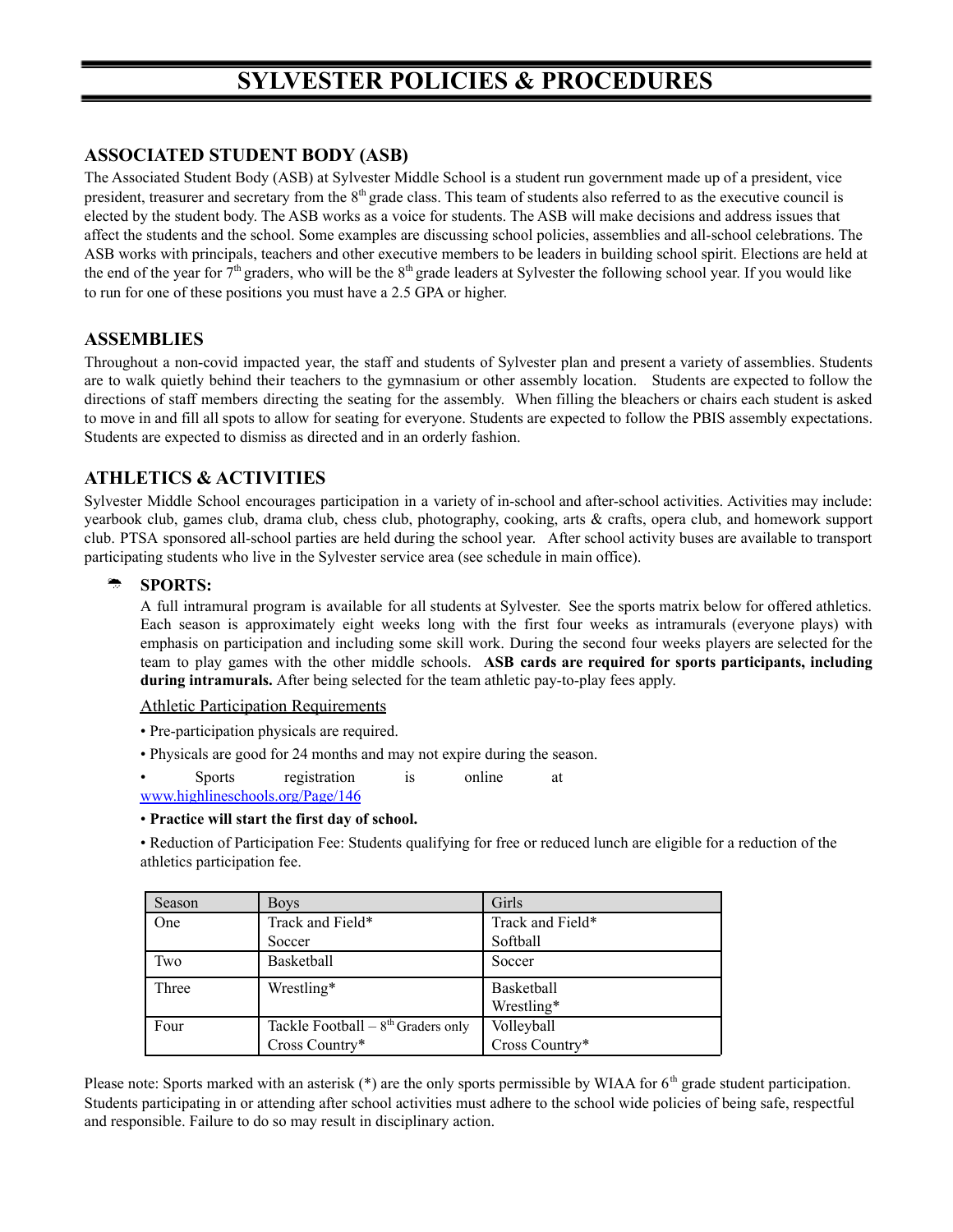# **ATTENDANCE (206-631-6009)**

Regular and punctual attendance at school is very important for students in order to achieve maximum benefit from the school program. Participation in class activities and student/teacher interaction is critical to student mastery of course content and the achievement of academic objectives. A student is considered chronically absent, and therefore less likely to pass classes or graduate on time, with only two (2) absences per month or eighteen (18) absences per school year. In recognition of the responsibility of parent(s)/guardian(s) and the legal obligation of the compulsory school attendance law, RCW28A.225 (for more details on this and other policies please see the Highline School District website), for monitoring the school attendance of children under their care, Sylvester Middle School has established rules, regulations, and procedures for controlling absenteeism, truancy, and tardiness of students. These procedures include informing and involving the parent(s)/guardian(s) in the resolution of such problems. **Updates to attendance policy will be communicated to Sylvester families.**

# **Definitions:**

- Synchronous Online Instruction means scheduled, real-time instruction between the student and a certificated teacher or another district staff member who is supervised by a certificated teacher. This mode of instruction provides opportunities for live, two-way interactive communication online.
- An absence from synchronous online instruction is when the student does not log in to the synchronous class/meeting/activity
- Asynchronous Instruction means instruction that is prepared by a certificated teacher and occurs away from the physical school setting without two-way interactive communication.
- An absence from asynchronous instruction is when there is no evidence that the student has accessed the planned asynchronous class/meeting/activity within a 24-hour time frame of when the participation is planned or expected.

# **ABSENCE PROCEDURES:**

For the purpose of these attendance regulations, absenteeism is defined as: Any absence from school for the majority of hours or periods in an average school day, or the failure to comply with alternative learning experience program attendance requirements. The following procedures need to be completed when a student is absent:

- 1. **For every student absence, the parent(s)/guardian(s) is expected to notify the school office on the morning** of the absence by phone, e-mail or written note and to provide the excuse for the absence. If no excuse is **provided with the notification, or no notification is provided, the parent/guardian will submit an excuse via phone, e-mail or written note upon the student's return to school. An unexcused absence becomes truancy after 48 hours.**
- 2. If an absence other than illness is anticipated, students need to make arrangements in advance. A note from parents stating the reason for the absence, including the inclusive dates, is to be brought to the attendance office prior to the day of the absence.
- 3. Students absent from school on a given day are not allowed to participate in extracurricular activities that day or evening without permission from an administrator.

# **TYPES OF ABSENCES:**

**Excused absences:** These are defined as absences that are excused by the parent/guardian with a written note, e-mail, and/or phone call indicating the date of the absence and the reason. Teachers will give students the opportunity to complete and receive credit for all assigned work missed during an excused absence. Students are expected to obtain the missed class work within 2 days of the student's return to school, the teacher is not obligated to provide makeup work or extra credit. **NOTE: Students accumulating an excessive number of excused absences will be required to present additional documentation regarding the absences. Failure to do so will result in the absences being considered truancy.**

**Unexcused Absences:** Any absence from school for the majority of hours or periods in an average school day, or the failure to comply with alternative learning experience program attendance requirements and that the parent has not informed the school of a valid basis for the absence within two school days after the absence. The school may refuse to acknowledge a parental excuse if the absenteeism was unnecessarily prolonged and potentially harmful to the child's academic progress. Unexcused absences not cleared within 2 days of a student's return to school become truancies.

**Truancy:** Is defined as failure to attend school, without an excused absence, for at least seven days in one month or 10 in a year. Students might not be given the opportunity to make up work or tests for credit. Truancy is further defined as not reporting to school when your parent expects or believes you are there or not reporting to an assigned area after arrival on campus.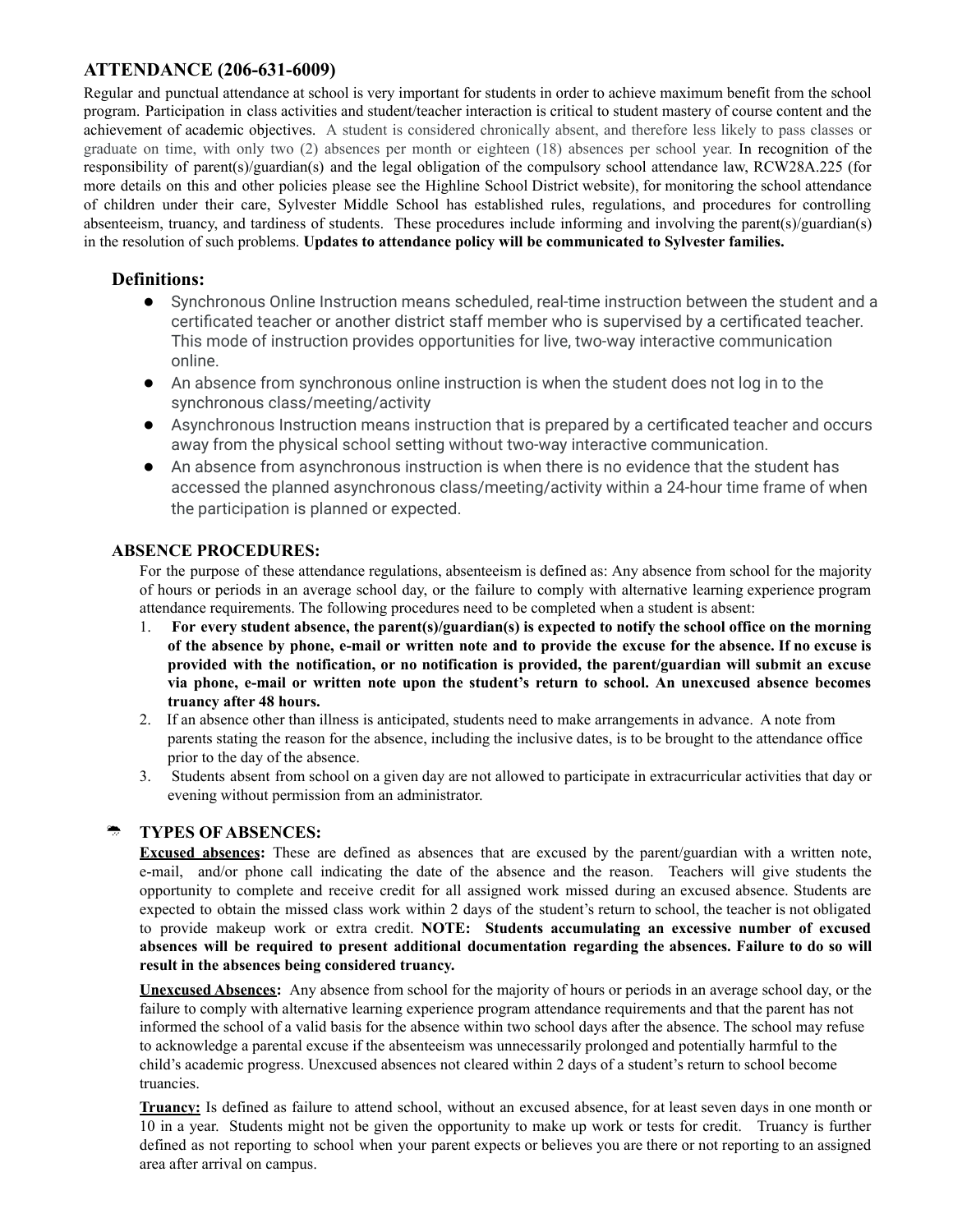#### **Truancy consequences:**

**Truancy issues will be handled as per state regulations outlined in the BECCA BILL.**

# **MAKE-UP WORK DUE TO ABSENCES (HSD Policy 3211P2):**

It is the responsibility of the student to request make-up work from his/her teacher. Requests must be made within two days after the student returns to school. Teachers are responsible for providing the work and/or making arrangements for tests or quizzes within the limits outlined above. Teachers may provide alternate assignments or tests that are of equal value to the work that the student missed. For additional information about make-up work, due dates, students and/or parents should contact individual teachers before school, after school, or during teacher planning periods at (206) 631-6000. Parents may also contact teacher by e-mail. See district website for more info.

# **TARDY PROCEDURES:**

**Tardiness:** Tardy shall be defined as being late to school or class. Frequent tardies may result in student being required to serve one or more lunch detentions. A robo-call will go out to parents of students that have an unexcused tardy or unexcused absence during the school day. To excuse a tardy to school, a parent/guardian needs to call the attendance office, send an email, or send a note with the student excusing the tardy.

# **BICYCLE/HELMET POLICY**

Washington State law and Highline School District Policy state that all persons riding bicycles must wear a helmet. Students riding skateboards and scooters must also wear a helmet. Riders must have bicycle locks with which to secure bikes to the provided bike racks. Bicycles may not be secured to any building or railing other than those specifically designated for bikes. Neither the school nor the district will be responsible for damage to bicycles or equipment brought to school. Bicycles, skateboards and scooters are to be walked on and off the school grounds, skateboards are allowed on the bus as long as they're secured in a bag.

# **BOOK BAGS/BACK PACKS**

Students are responsible for all personal items brought to the classroom. We discourage bringing high value items or electronics to school. Sylvester Middle School will not be responsible for any lost or stolen items.

# **BUY/SELL POLICY**

The buying and/or selling on school grounds and/or during school hours of any goods, services, or chances, not authorized by the school, is strictly prohibited.

# **CAFETERIA BEHAVIOR EXPECTATIONS AND PROCEDURES**

**Goal:** Our Sylvester Cafeteria will be a safe, clean, and welcoming environment where all people interact with courtesy and respect.

#### **Cafeteria Procedures:**

- 1. Students leave the classroom and have four minutes to go directly to the cafeteria while walking, and without disrupting classes.
- 2. Students will enter the cafeteria through the west (street side) doors of the 300 Bldg.
- 3. Students will line up in one of the two serving lines. "Cutting" in line or "saving places" for friends is not allowed and may result in disciplinary consequences.
- 4. Greet kitchen workers in a positive, respectful manner when you getting lunch items, promptly select a table and remain seated while in the cafeteria. Visit appropriately with those at your table.
- 6. If a mess like a spill is made, get assistance from an adult supervisor to find cleaning material.
- 7. All food and beverages will be kept in the cafeteria or designated eating area. Our goal is to keep our Sylvester **campus free of trash.**
- 8. After done eating, trash, compost, and recyclables will be properly disposed of via the appropriate bin, and tray's will be placed in the designated place, or to the dish window. You may then remain at a table in the cafeteria to visit with friends or participate in available lunch time activities. All other areas are restricted during lunch except if given a pass to go to another location.

#### **Cafeteria Expectations:**

- 1. Listen for and follow adult directions.
- 2. Leave the cafeteria better than was found.
- 3. Use appropriate language with others.
- 4. Waiting patiently to get food.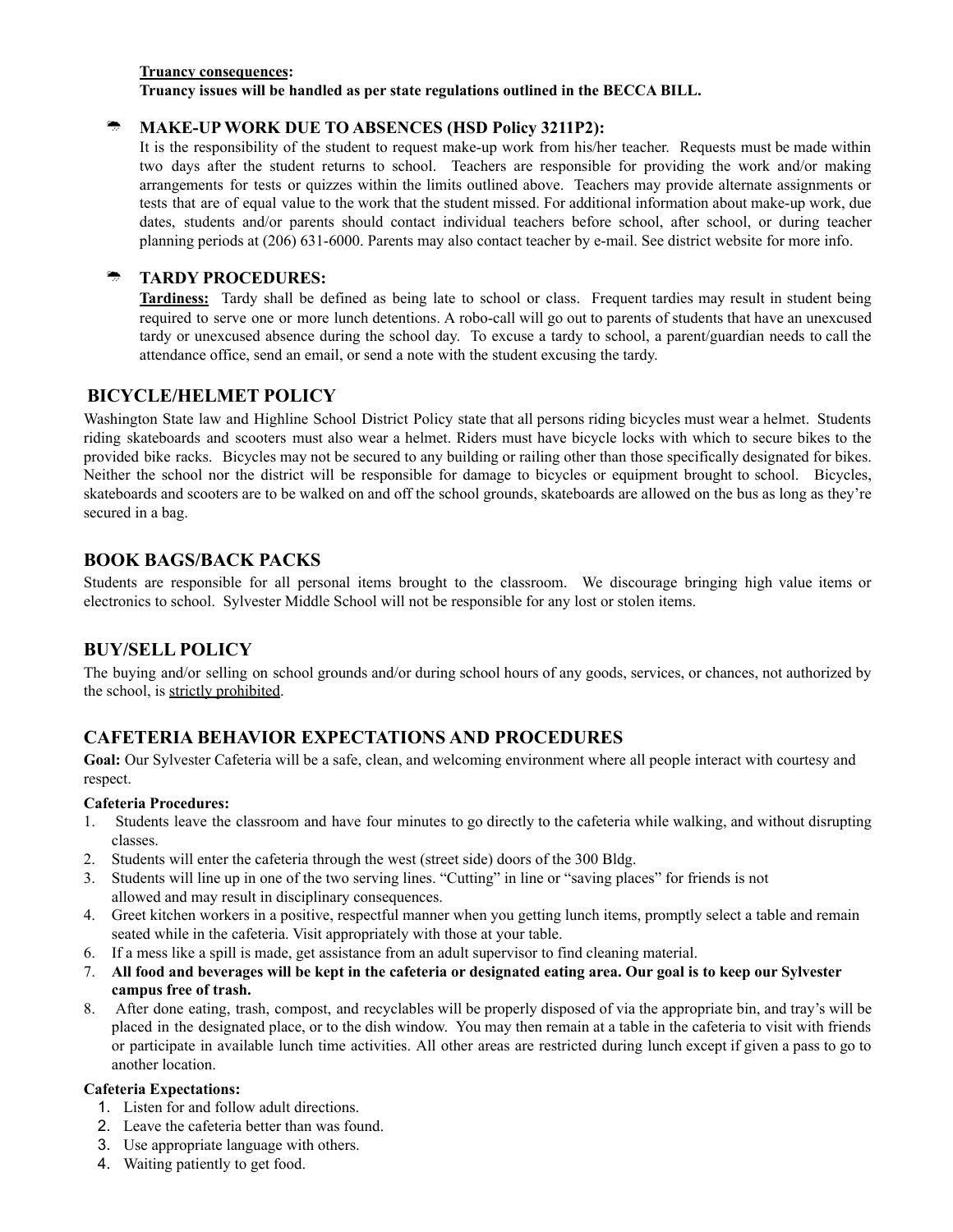- 5. Taking responsibility for one's own actions.
- 6. Planning time to take care of needs, such as eating, going to the restroom, socializing.
- 7. Considering who is affected when you leave a mess.
- 8. Creating an inviting space for everyone.
- 9. Taking only what is planned to eat.

#### **Lunch time activities:**

During lunch the gym will be opened for lunchtime activities. The goal of this experience is to provide students with opportunities to engage in safe and supervised physical play during the lunch break time.

# **CLOSED CAMPUS**

 Once students arrive at school (this includes being dropped off by school bus or by family, and by walking) they may not leave campus prior to the end of the day without permission, and then, only by signing out in the attendance office or main office. Even though students may arrive very early before school, once here they may not leave campus or they will be considered truant. In addition, once a student leaves campus at the end of the day, they may not return without parent permission.

# **Student Cell Phone Policy**

Sylvester Middle School is a Phone free Zone for students from 8:05-2:35.

#### Expectations:

- In the morning at the start of class students will be asked to put their devices away.
- During the day  $8:05 2:35$  staff is expected to collect phones from students that are using them for any reason, unless authorized by a staff member.
	- o When the student gives you the phone please put it in a secure place. Inform the student to go to the office to get the letter to take home and have signed by a parent or guardian. Turn it into the office as soon as possible. Make an effort with the student to teach them the consequence is about the impact on teaching and learning.
	- o If a student refuses to hand over their phone please remind them they are not making a good choice and disengage. Call home before the end of the day and write a referral.
- During after school activities and sports, students will be asked to put their devices away.

When the office receives the phone for the first infraction the students can take the letter home and bring it back any time after it is signed by the parent or guardian. The second infraction will result in the office keeping the phone until the parent or guardian comes to retrieve it.

For questions regarding this policy, please inquire with our office staff.

# **COMPUTERS**

Computers are an integral part of Sylvester's instructional programs. Before computers are used, students and parents will be expected to have read the Highline School District Electronic Information Systems User Agreement and have signed the Acceptable Use Policy and signature page in this Planner on pages 11-12.

# **COMMUNICATION**

Important communication to students will be read in daily announcement, posted at the main entrance, and published on the monitor in the cafeteria. It is suggested that students have a pencil or pen handy during the reading of the announcements so that they can record information pertaining to them.

# **DISCIPLINE CONSEQUENCES**

A consistent, fair, and progressive, discipline policy is our priority. We work to benefit all students by providing a safe and welcoming environment that is conducive to learning and socializing. We use Positive Behavior Interventions and Supports (PBIS) to provide students with a consistent, predictable environment, as well as tools and skills to manage behavior. Staff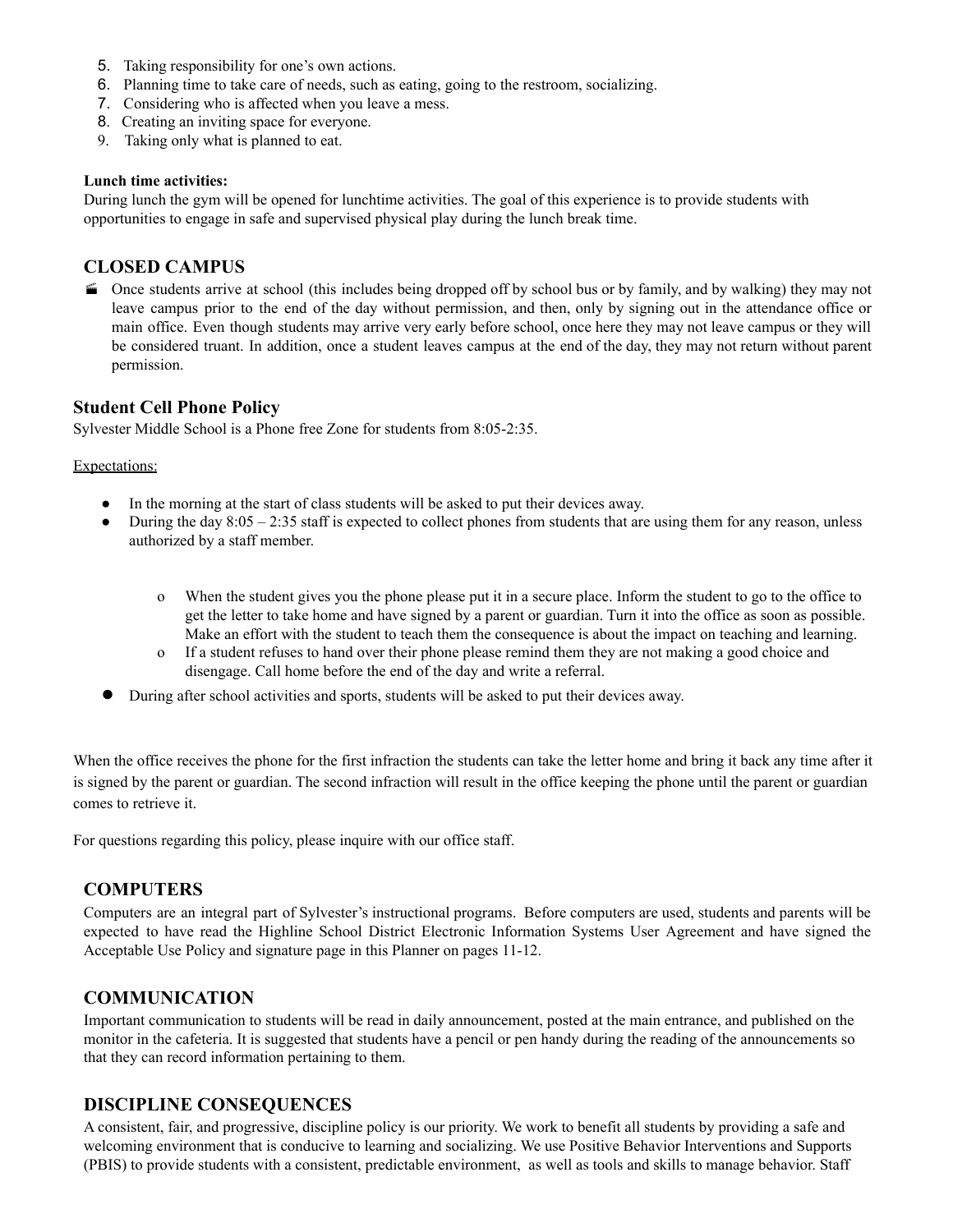and administration will (when appropriate) take a Restorative Justice approach as a response to misbehavior, and a team approach to reengaging students into the school community. When harm or "disrespect" has occurred, Restorative Justice is a way to empower both the person that was harmed and the person causing the harm. The process involves an adult facilitated mediation between both parties in what is called a restorative circle. When necessary, we expect parents and guardians to be prepared to participate in these "circles" in some cases when their student is in need of disciplinary intervention. These circles are intended to be a learning opportunity for all involved, and are not a forum to place blame or seek retribution. Additional information regarding discipline can be found in the Highline Public Schools Student Calendar with Rights & Responsibilities and at www.highlineschools.org under School Board/Policies & Procedures.

#### **Interventions/Discipline used at Sylvester:**

- Self-reflection activity
- Wildcat Reflection
- $\blacktriangleright$  Reteaching of behavioral expectations
- Counselor conferencing
- Behavior agreement with recognition plan
- $\equiv$  Seating change
- **Break space inside classroom**
- **Break space in a buddy classroom** (preplanned, max of 10 minutes outside of class)
- Reinforcer for positive behavior Loss of classroom privileges Teach or model replacement skills directly related to Behavior of concern Student – Teacher conference (academics or behavior) Ladder of Response
- Administrative conference
- Behavior Plan
- Check-in-Check out Parent conference Placed on safety net list No pass list Staffing Student of Concern list
- $\equiv$  In-school suspension
- Short term suspension
- **Long term suspension**
- Class exclusion
- Detention (before or after school, or Saturday)
- $\equiv$  Expulsion Class schedule change
- **Restorative Circle**

# **DRESS CODE**

Sylvester Middle School adheres to the dress code established by the Highline School District Board. We expect all of our students to help create that environment. Dress and appearance play a significant role in creating a comfortable place for all students. To promote this comfortable and safe atmosphere, all clothing should be non-offensive to all staff and students. They must be free from vulgarity, profanity, drug and alcohol advertising, and gang affiliation. In addition, all attire, including body piercing(s), must not present health or safety problems or cause disruption to the educational process. The administration reserves the right to restrict appearance and attire with special consideration for safety, health, or disruptive issues. We appreciate the understanding, cooperation, and support of parents, as decisions are made in the selection of clothing and manner of dress. Students that do not adhere to the dress code will be required to wear alternative clothing provided by *the office*. Please observe the following guidelines.

# <sup>•</sup> Clothing

- 1. Shoes are to be worn at all times. Opened toed shoes and slides are discouraged for safety reasons.
- 2. Clothing with inappropriate language or any reference to tobacco, drugs, alcohol, or gang affiliation (including bandanas) is not allowed.
- 3. Shorts, skirts, and dresses are to be long enough to maintain modesty while standing or sitting. These items should reach at least mid–thigh.
- 4. Shirts are to meet the waistband of skirts, pants or shorts, even when students move or bend. Undergarments are to be covered at all times.
- 5. Pants should not have to be held up with a hand when walking. The waistband of the pants must be worn at the waist or top of hip line.
- 6. PJs or garments designed to be sleeping or lounging attire are not to be worn to school.
- 7.. Piercing(s) must not present health or safety issues to the individual or other students.

# **Accessories**

Wearing of heavy chains from the waist (such as wallet waist attachments) and other long, large noise items or inappropriate symbols is not permitted.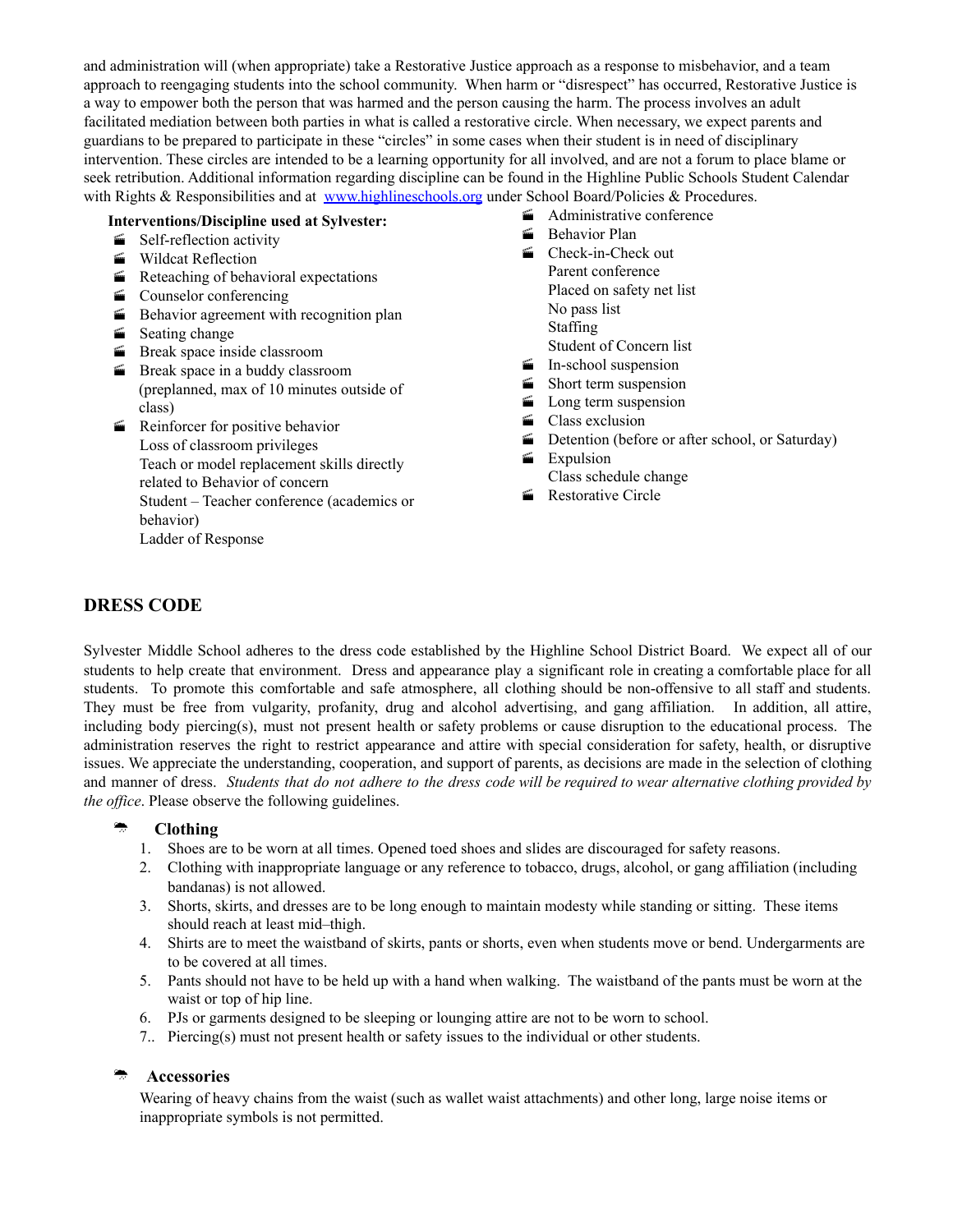# **ENDING THE DAY**

The official close of the day is 2:35PM, after which students may go directly home by walking, pickup, or riding the school bus, stay after school to work with a teacher, attend an after-school club/activity, or turn out for sports. Students are expected to clear the building and be off campus by 3:00PM unless they are staying for a school activity. There will be an activity bus departing Sylvester at 4:30PM (times may vary), Monday through Thursday, for those students staying after school.

# **ENERGY DRINKS AND OTHER CAFFEINATED BEVERAGES**

Energy drinks and other caffeinated beverages are not allowed at Sylvester Middle School in accordance with Highline Public Schools Nutrition Procedure 6700 Policy Details - Highline Public Schools (highlineschools.org).

# **FEES/FINES**

Fines may be assessed to a student's account for a variety of reasons, including unreturned or damaged items. These items could include tools, books, instruments and many other kinds of instructional materials. If you lose or damage school equipment, you will be fined a fair repair or replacement value. If you are using school equipment or materials and they are stolen from you, it is your responsibility to pay for them.

**Please note**: Fees/fines must be paid before a student can receive a yearbook at Sylvester. Also, fees/fines accrued from K-8 will remain on the student's account through high school and may prevent participation in some high school activities, such as sports, dances, and graduation.

# **FIGHTING/FIGHTING INVOLVEMENT**

Students found to be fighting or found to be involved in any way are subject to immediate disciplinary action, including but not limited to suspension or expulsion. The safety of our students is of utmost importance. If a student hears that a fight might occur, or if a fight is happening, they are expected to notify a teacher or administrator immediately.

NOTE: Recording fights on cell phones or other electronic devices is prohibited and will also be subject to disciplinary action.

#### **Definition of Fighting**

As written in the Highline School Districts' Student Conduct Violations, fighting is defined as, "Intentionally causing or attempting to cause physical injury in such a way as could reasonably cause physical injury to another person", this also includes failure to disperse, and failure to report a fight that a student is aware of.

# **FIRE ALARM TAMPERING**

Any person who willfully and without cause tampers with any public fire alarm apparatus, or sounds any false alarm of fire, by shouting in a public place or by means of any public or private fire alarm system, or signal, or by telephone, is guilty of a misdemeanor according to RCW 9.4.100 Any student that commits this offence may be asked to meet with fire department officials in order to understand the severity of the crime and also may be asked to pay for any fine the school is assessed when a false fire alarm pull has occurred.

# **No GUM**

**Gum is not allowed at Sylvester Middle School.** Students seen spitting gum on the floor or campus grounds may require restorative action.

# **GRAPHING CALCULATORS**

Each student at Sylvester Middle School will be given the opportunity to use a TI-83 graphing calculator to study many aspects of mathematics. With this use comes great responsibility as each calculator is valued at over \$100.00. Although the calculators are sturdy, proper handling is expected for optimal learning.

The following expectations apply to in-class use.

- 1) Calculators are used ONLY for the purpose stated by the teacher for the day's lesson.
- 2) Students will use the calculator assigned to them and return it good condition at the end of class.
- 3) Typing messages on the calculators is not permitted.
- 4) Playing unauthorized games during class is not permitted.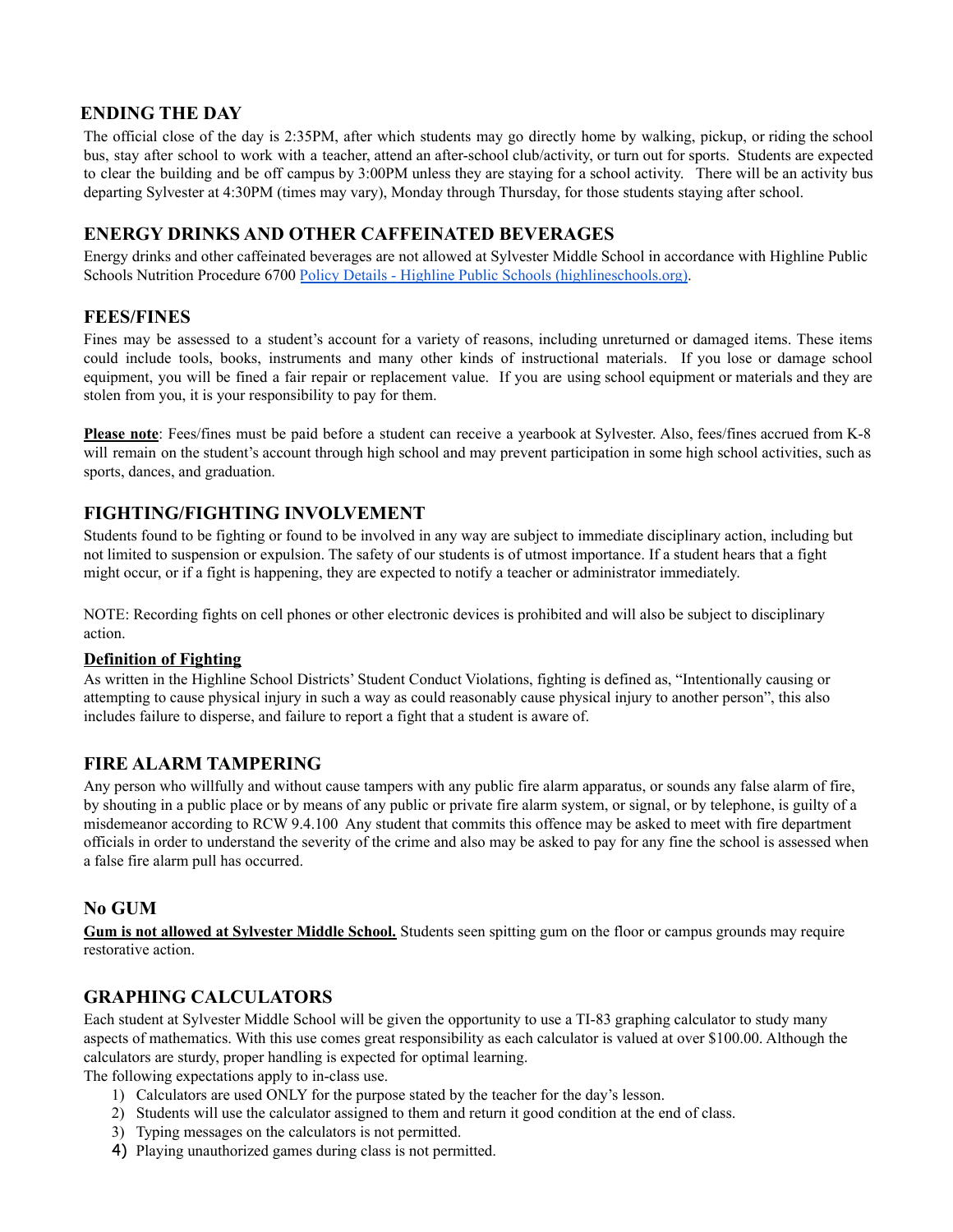# **HALL BEHAVIOR EXPECTATIONS**

Goal: The Sylvester Middle School Hallways will be safe, quiet, and comfortable places to use where all people interact with respect, integrity, and empathy. We expect Sylvester students to act with P.R.I.D.E.

# **Rules of Conduct**:

- 1. Students should move around campus and from class to class in a smooth, safe manner, directly to and from their destination. During the 4 minute passing period, students can walk and talk with peers, but they are expected to keep moving in the direction of the next class on their assigned schedule.
- 2. Students are expected to use appropriate language with others, and greet each other in positive ways.
- 3. Students should find ways to help others feel safe and welcome, avoiding disruption by walking and keeping hands and feet to themselves.
- 4. Food and drink should be consumed in the cafeteria only, not in halls, classrooms, or outside (unless given permission by an adult). Students are expected to keep the hallways and walkways clen.
- 5. Students are expected to use school appropriate language to communicate without the use of profanity.

#### Hallways are CLOSED to students before 8:05, after 2:40 and during lunches, unless you have been given permission **from an adult to be in the hallway.**

# **HARASSMENT/BULLYING/INTIMIDATION**

Sylvester Middle School is committed to a positive and productive education and working environment free from discrimination and harassment of any kind. Sylvester will maintain the District policy and procedures (see policy number #3207 on district website for more information) regarding bullying. Bullying is defined by state law as any intentional written, verbal, or physical act that harms another student or damages the student's property, substantially interferes with a student's education, is so severe, persistent, or pervasive that it creates an intimidating or threatening educational environment, or substantially disrupts the orderly operation of the school. Students will be taught how to respond to and prevent bullying and harassment and how to report all incidents to the proper school personnel. Student violators of the school's stated no tolerance policy on bullying will be investigated and corrective measures deemed necessary will be initiated immediately. These measures may include any number of the following steps.

- Classroom Response
- Administrative Response
- In-School Suspension
- Short-term Suspension
- Out-of-School Suspension

Furthermore, Washington Office of Superintendent of Public Instruction (OSPI) specifically outlines Bullying as following:

- Bullying negative actions which are intentional, repeated, negative, show a lack of empathy, and a power imbalance.
- Bullying is unwanted, aggressive behavior among school aged children that involves a real or perceived power imbalance. The behavior is repeated, or has the potential to be repeated, over time. Both kids who are bullied and who bully others may have serious, lasting problems.

**In order to be considered bullying**, the behavior must be aggressive and include:

- An Imbalance of Power: Kids who bully use their power-such as physical strength, access to embarrassing information, or popularity-to control or harm others. Power imbalances can change over time and in different situations, even if they involve the same people
- Repetition: Bullying behaviors happen more than once or have the potential to happen more than once.

Bullying includes actions such as making threats, spreading rumors, attacking someone physically or verbally, and excluding someone from a group on purpose.

More information on OSPI outline on Bullying at the following address: Harassment, Intimidation, and Bullying (HIB) | OSPI (www.k12.wa.us)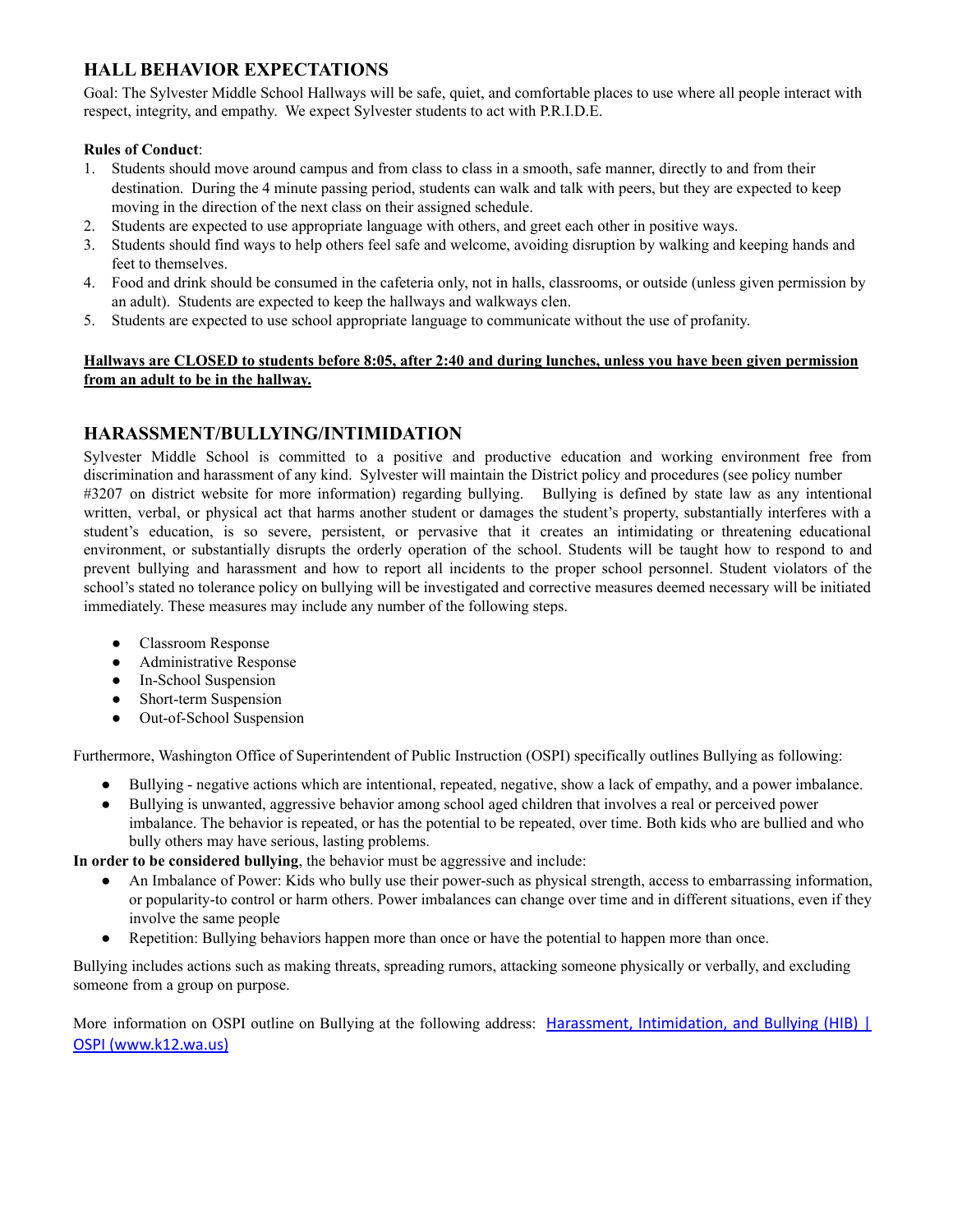# **HIGH RISK OR DISRUPTIVE NON-ESSENTIAL SCHOOL ITEMS**

Certain items are NOT to be brought to school due to their disruptive potential. In addition, they become the targets of theft and pranks which consume large amounts of office time trying to resolve the problem. If any item is deemed to be disruptive, it will be collected and secured. Items will be returned to students when a parent comes to claim them or on the last day of school.

The following is a sample, but incomplete list, of such items! Do not bring items like the following to school

- Large sums of money
- $\equiv$  Electronic games
- Laser pens
- $\equiv$  Squirt guns, air guns
- $\blacksquare$  Cards, dice, gambling devices
- Dolls, stuffed animals, pacifiers
- Toys, souvenirs, handcuffs, large chains, collections

Use of cell phones and electronics will not be permitted, at any time, during the school day on the Sylvester campus. If electronics of any kind (cell phones, iPods, etc.) are brought to school, it is at the student's risk. If cell phones and/or electronic items are brought to school and stolen, lost or damaged, the school will not be responsible for investigating, recovery or damages. All electronics (including -- but not limited to –cellphones and personal tablets) are required to be out of sight during class and passing periods, cell phones need to be placed on silent, earbuds may be used only when directed by a staff member and for instructional purposes, they should be turned off and put away at all other times. Disruptive items out during unpermitted times will be collected by school teachers or staff.

# **Sylvester policy for retrieving items that have been collected by a teacher or staff member:**

- **First Occurrence:** student received letter from Sylvester office to be signed by parent/guardian. Letter must be returned to main office. With signed letter, student may pick up item after the end of the next school day.
- **Second & Subsequent Occurrences:** Parent/guardian is required to pick item(s) up from main office.

In addition to items that are disruptive by nature in the classroom, Washington State law prohibits the following items on the school campus. Possession of such items will result in appropriate actions, these actions include, Administrative Response, In-School Suspension, Out-of-School Suspension Short-term Suspension, Out-of-School Suspension Long-term Suspension, or Expulsion.

- **\*** Drugs, alcoholic beverages, narcotics, inhalants, cigarette lighters, matches, tobacco products, **and look-a-likes**.
- **\*** Explosive devices, including firecrackers, fireballs, stink bombs, lighters, matches, etc.
- **\*** Gang paraphernalia such as rags, bandanas.
- **\*** Weapons, **look-a-like weapons**, guns, knives, and/or other items designed or easily used to cause physical harm.

# **LENDING AND BORROWING ITEMS AT SCHOOL**

An on-going middle school issue is the problem of lending and borrowing. Please understand that if students lend money, jackets, jewelry, items of clothing, electronic devices, or other items to each other, the school cannot and will not become involved in the recovery of those unreturned items. *Parents, please discourage your child from lending or borrowing anything at school!*

# **VIEW ACADEMIC PROGRESS ONLINE**

Student progress can be accessed online through Synergy, ParentVue, or StudentVue

# **REPORT CARDS**

Grade reports are issued on a quarterly basis. Report cards will be issued quarterly and mailed each semester. Questions related to grade reports should be directed to either of the following, the students grade level counselor, advisor, or the specific classroom educator. Currently, Sylvester is using standards based grading, more information can be found on the Highline Public Schools website Grading - Highline Public Schools (highlineschools.org). The following grading system is used:

- A=Mastered the academic learning of the course.
- B=Has the academic learning of a course.
- C=Has basic understanding of the course.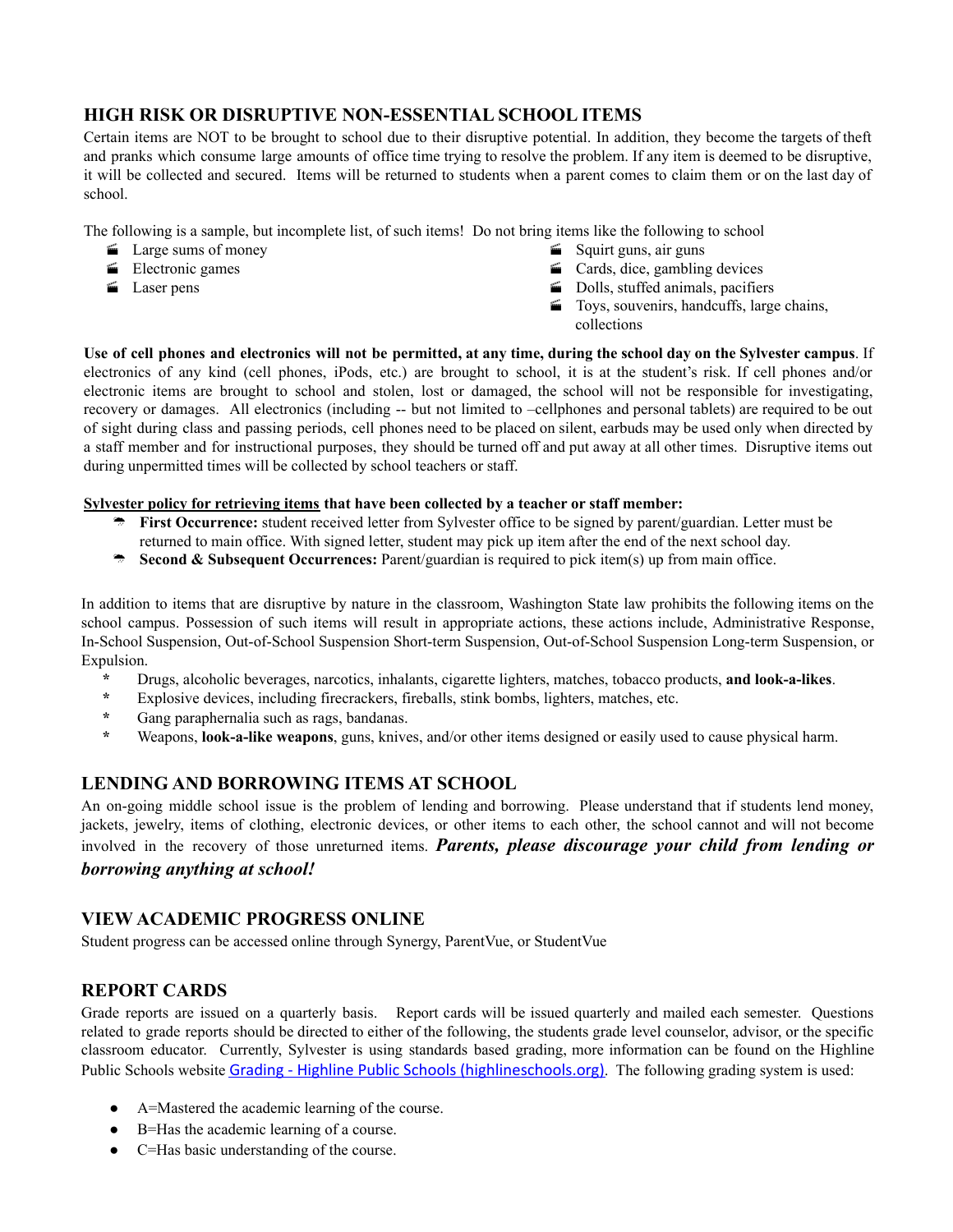- NC=Not yet mastered enough academic learning in the course to earn credit.
- P=Participated sufficiently to earn credit, based on engagement not achievement of specified standards.
- IP=Has not yet demonstrated proficiency sufficient to earn credit, but can earn credit if proficiency is demonstrated in a specified time.

Teacher comments are also helpful in interpreting the grades indicated.

#### **HOW THE FINAL GRADE IS CALCULATED**

- The final score for each essential standard is determined by its last assessment
- Final grade is determined by the average score across the course's essential standards
- Final score for each standard is averaged to calculate an overall 1-4 for the course
- Grades below 1.6 are coded as NC (no credit) and do not affect a student's GPA

All aspects of the report card are to be examined by students and their parents to determine areas of success as well as **areas needing improvement.**

# **SEXUAL HARASSMENT POLICY**

Sexual harassment is defined as behavior that is unwelcome, offensive, interfering with effectiveness, or creating uneasiness in the educational and work environment. Sexual harassment consists of unwelcome and/or inappropriate sexual advances; and/or requests for sexual favors; and/or sexually motivated physical contact; and/or verbal or physical conduct or communication of a sexual nature. Sexual harassment will not be tolerated. All students will be provided with age-appropriate information on the recognition and prevention of sexual harassment and their rights and responsibilities under this (Board Policy 3205) and other District policies (see District website for more information). Students will be taught how to act promptly to resolve the harassment and how to report all incidents to the proper school personnel.

Student violators of the school's stated no tolerance policy on sexual harassment will be investigated and corrective measures deemed necessary will be initiated immediately. These measures may include any number of the following steps.

- Classroom Response
- School Response
- In-School Suspension
- Out-of-School Short-term Suspension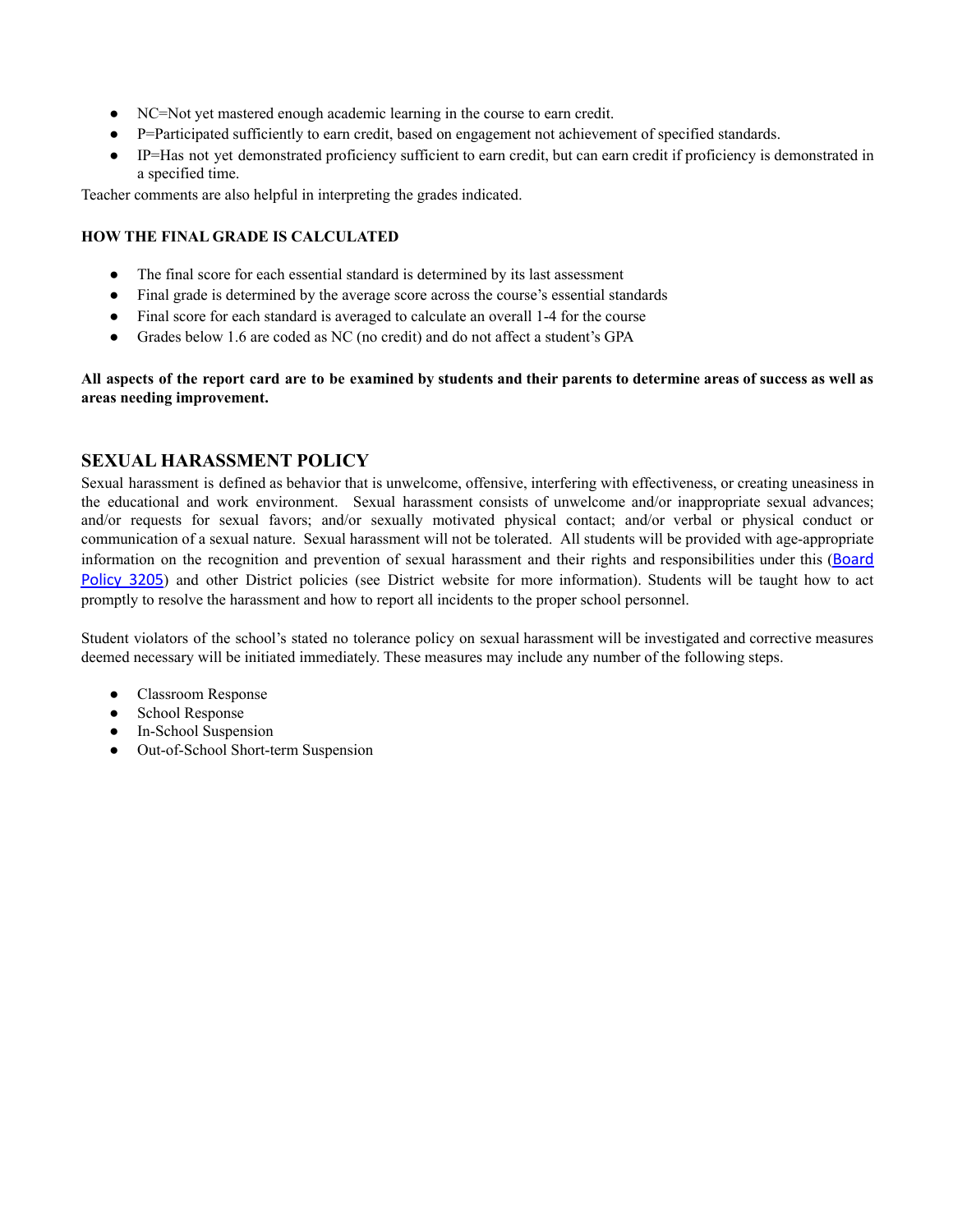# **STUDENT CONDUCT CODE**

Student behavior at Sylvester Middle School falls under the guidance of Highline Public Schools Rights & Responsibilities. Each student receives a copy of these documents and is expected to know and put into action all content. All students are expected a ensure Sylvester is a safe and welcoming community and are held to the highest standard in enacting our conduct code.

Sylvester conduct code expects students to exude P.R.I.D.E:

- 1. **Purpose –** Meaningful and intentional actions towards a specific goal.
- 2. **Respect** Showing consideration for people, places, and things.
- 3. **Integrity** Being consistently honest even when no one is looking.
- 4. **Determination** Not giving up when things are difficult and bringing our best.
- 5. **Empathy** Understanding and sharing the feelings of another by putting yourself in their position.

# Responsible and Respectful Behavior**:**

Students are expected to exude pride with others including all adult personnel working at and for Sylvester Middle School or the Highline School District. Below is how students with exude pride in all spaces at Sylvester.

| At Sylvester, our wildcat community is filled with PRIDE.<br>These are the values we want to exude in our community,<br>no matter where we are at school. |                                                                                                                                                                  |                                                                                                                                         |                                                                                                                                                                 |                                                                                                                                                                      |                                                                                                                                                                       |                                                                                                                                                                             |  |  |
|-----------------------------------------------------------------------------------------------------------------------------------------------------------|------------------------------------------------------------------------------------------------------------------------------------------------------------------|-----------------------------------------------------------------------------------------------------------------------------------------|-----------------------------------------------------------------------------------------------------------------------------------------------------------------|----------------------------------------------------------------------------------------------------------------------------------------------------------------------|-----------------------------------------------------------------------------------------------------------------------------------------------------------------------|-----------------------------------------------------------------------------------------------------------------------------------------------------------------------------|--|--|
|                                                                                                                                                           | I show<br>P.R.I.D.E. in<br>the<br>Classroom<br>by:                                                                                                               | I show P.R.I.D.E. in<br>theHallwaysand<br>Walkwaysby:                                                                                   | I show<br>P.R.I.D.E. in<br>theCafeteria<br>by:                                                                                                                  | I show P.R.I.D.E.<br>during Assemblies<br>by:                                                                                                                        | I show<br>P.R.I.D.E. in<br>the<br>Bathrooms<br>by:                                                                                                                    | I show<br>P.R.I.D.E.<br>when arriving<br>and<br>departing,<br>school and<br>buslocations<br>by:                                                                             |  |  |
| $P_{\text{urpose}}$                                                                                                                                       | Being on time<br>Having all<br>$n$ eeded<br>materials<br>Knowing the<br>learning<br>target(s)                                                                    | Moving directly to my<br>destination<br>Staying on the<br>appropriate side of the<br>hallway                                            | Moving to the<br>cafeteria and<br>lining up                                                                                                                     | Moving to the<br>assembly and sitting<br>in my section                                                                                                               | Choosing the<br>nearest<br>bathroom<br>Moving<br>directly to my<br>destination<br>Spending the<br>least amount of<br>time as<br>possible                              | Knowing<br>where to go<br>Taking the<br>quickest<br>destination                                                                                                             |  |  |
| Respect                                                                                                                                                   | Actively<br>listening when<br>others are<br>speaking<br>Using<br>appropriate<br>language with<br>others<br>Leaving the<br>classroom<br>better than 1<br>found it | Using appropriate<br>language with others<br>Keeping the hallways<br>and walkways clean                                                 | Listening for<br>and following<br>adult directions<br>Leaving the<br>cafeteria better<br>than I found it<br>Using<br>appropriate<br>language with<br>others     | Listening and paying<br>attention - tracking<br>the speaker<br>Taking opportunities<br>to participate -<br>volunteering<br>Leaving the gym<br>better than I found it | Cleaning up<br>after myself<br>and flushing                                                                                                                           | Following the<br>procedures<br>Being patient<br>when needed                                                                                                                 |  |  |
| Integrity                                                                                                                                                 | Modeling the<br>classroom<br>expectations<br>Being<br>academically<br>honest<br>Modeling<br>digital<br>citizenship                                               | Alerting a trusted adult<br>when recognizing unsafe<br>behavior<br>Having a hall pass after<br>the bell rings<br>Standing up for others | Waiting<br>patiently for my<br>turn to get food<br>Taking<br>responsibility for<br>my actions                                                                   | <b>Helping Wildeats</b><br>around me stay<br>focused<br>Modeling assembly<br>expectations                                                                            | Asking to use<br>the bathroom<br>for its intended<br>purpose<br>Notifying an<br>adult when<br>facilities are out<br>of order<br>Washing my<br>hands for 20<br>seconds | Informing an<br>adult about<br>safety and<br>health concerns<br>Modeling the<br>expectations                                                                                |  |  |
| Determination                                                                                                                                             | Sticking to my<br>learning, even<br>when it's<br>challenging<br>Asking for help<br>when I need it<br>Believing I will<br>succeed                                 | Knowing my schedule<br>and travel time<br>Being on time to my<br>destination                                                            | Planning my<br>time to take care<br>of my needs<br>(cating going<br>to the restroom -<br>socializing)                                                           | Staying focused on<br>the message<br>$\bullet$<br>Being open to<br>connecting the<br>experience to my life                                                           | Taking care of<br>٠<br>my needs<br>quickly in<br>order to get<br>back to my<br>destination                                                                            | Being prepared<br>to go where I<br>need to be                                                                                                                               |  |  |
| Empathy                                                                                                                                                   | Recognizing<br>when others<br>need support<br>Considering<br>diverse ideas<br>Being aware of<br>my and other's<br>well-being                                     | Finding ways to help<br>others feel safe and<br>welcome<br>Greeting others in a<br>positive way                                         | Considering<br>who is affected<br>when I don't<br>clean up my<br>space<br>Creating an<br>inviting space<br>for everyone<br>Taking only<br>what I plan to<br>cat | Placing myself in the<br>٠<br>position of the<br>presenter<br>Celebrating the<br>efforts and<br>achievements of<br>everyone                                          | Washing my<br>$\bullet$<br>hands to keep<br>others safe<br>Remembering<br>that bathrooms<br>should feel<br>safe for all<br>Wildcats                                   | Helping others<br>if they are<br>having<br>difficulty.<br>Accepting<br>$\bullet$<br>evervone as<br>they are<br>Acknowledgin<br>g staff that get<br>us to and from<br>school |  |  |

Students can report unsafe or criminal activities occurring at school to an administrator or by calling the Highline **Hotline at 206-631-7600 and leaving an anonymous message.**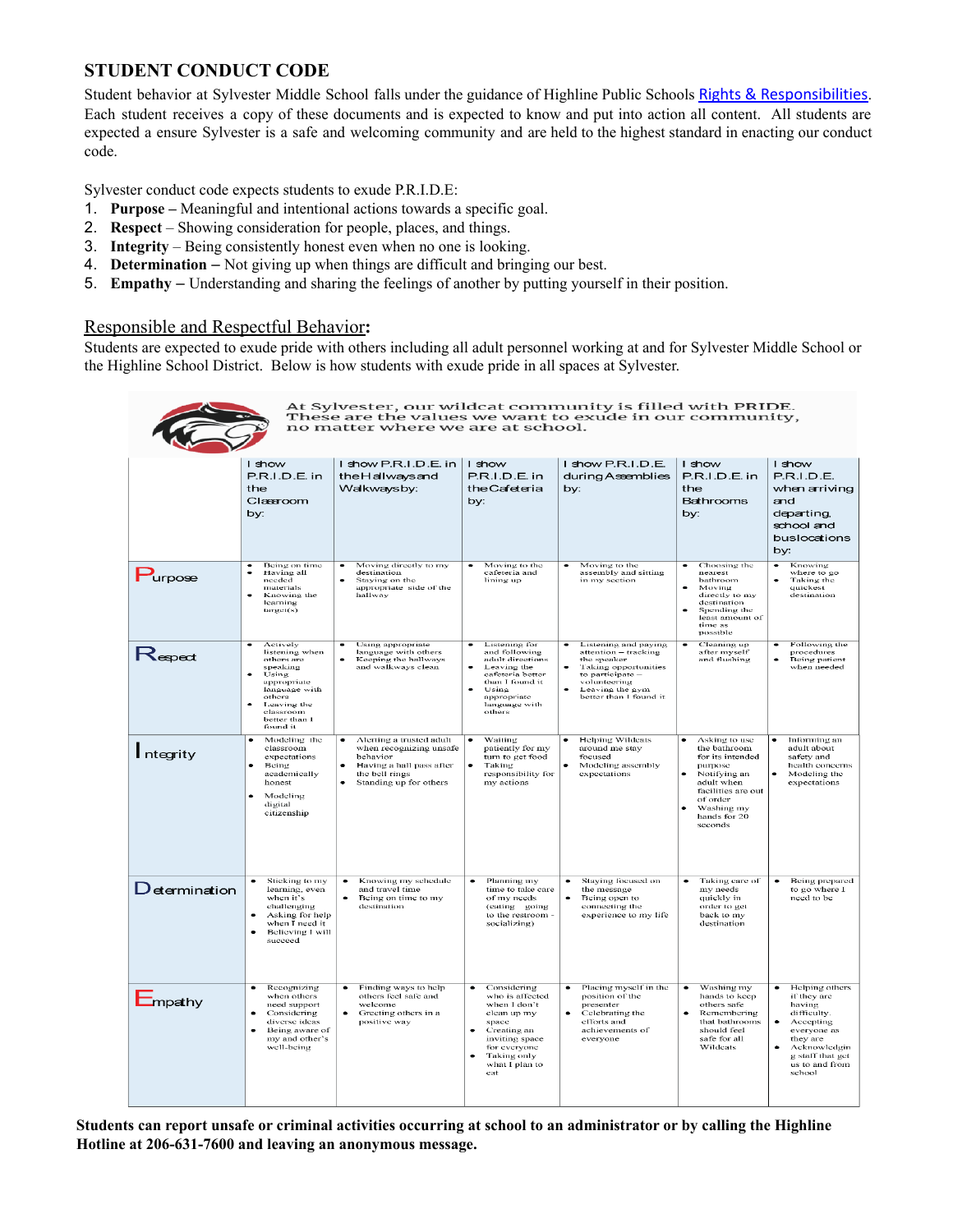# **STUDENT LEADERSHIP CLASS**

Student Leadership is an elective class open to  $7<sup>th</sup>$  and  $8<sup>th</sup>$  graders. The criterion for selection includes: teacher recommendation, good decision making skills, and commitment to serve Sylvester Middle School in a responsible and beneficial manner. Leadership Class is an opportunity to lead and serve Sylvester in one or more of the following activities: hospitality hosts/guides for visitors and new students, leading at assemblies, assisting at evening events, developing community outreach/support initiatives (canned food drives, clothing drives, etc.) and attending leadership training seminars.

# **TEACHER CLASSROOM EXPECTATIONS**

In addition to meeting school-wide PBIS expectations, each classroom teacher at Sylvester has specific classroom expectations that align with exuding P.R.I.D.E. and expectations that apply to his/her curriculum situation. It is the responsibility of each student to learn these expectations during the first week of classroom instruction.

Typical classroom expectations will include but not limited to the following:

- Having all needed materials
- Knowing the learning targets
- Using appropriate language with others
- Listening when others are speaking
- Being academically honest
- Modeling digital citizenship
- Asking for help when needed
- Believing in one's ability to succeed
- Considering diverse ideas
- Being aware of my and other's well-being

For discipline questions, please see **DISCIPLINE CONSEQUENCES**

# **TEXTBOOKS**

Textbooks are an important tool used in your education. They are fragile and expensive. Students issued textbooks in their classes are responsible for keeping them in good condition. Any damage "above and beyond normal wear and tear" will result in a fine up to the cost of replacing the textbook. Since they are responsible for any damage or loss of textbooks, students are reminded not to loan textbooks assigned to them to other students.

# **VISITORS ON CAMPUS**

Sylvester Middle School does not allow student guests to attend school or come to visit the campus during school hours. If there are any questions as to this policy, please ask an administrator.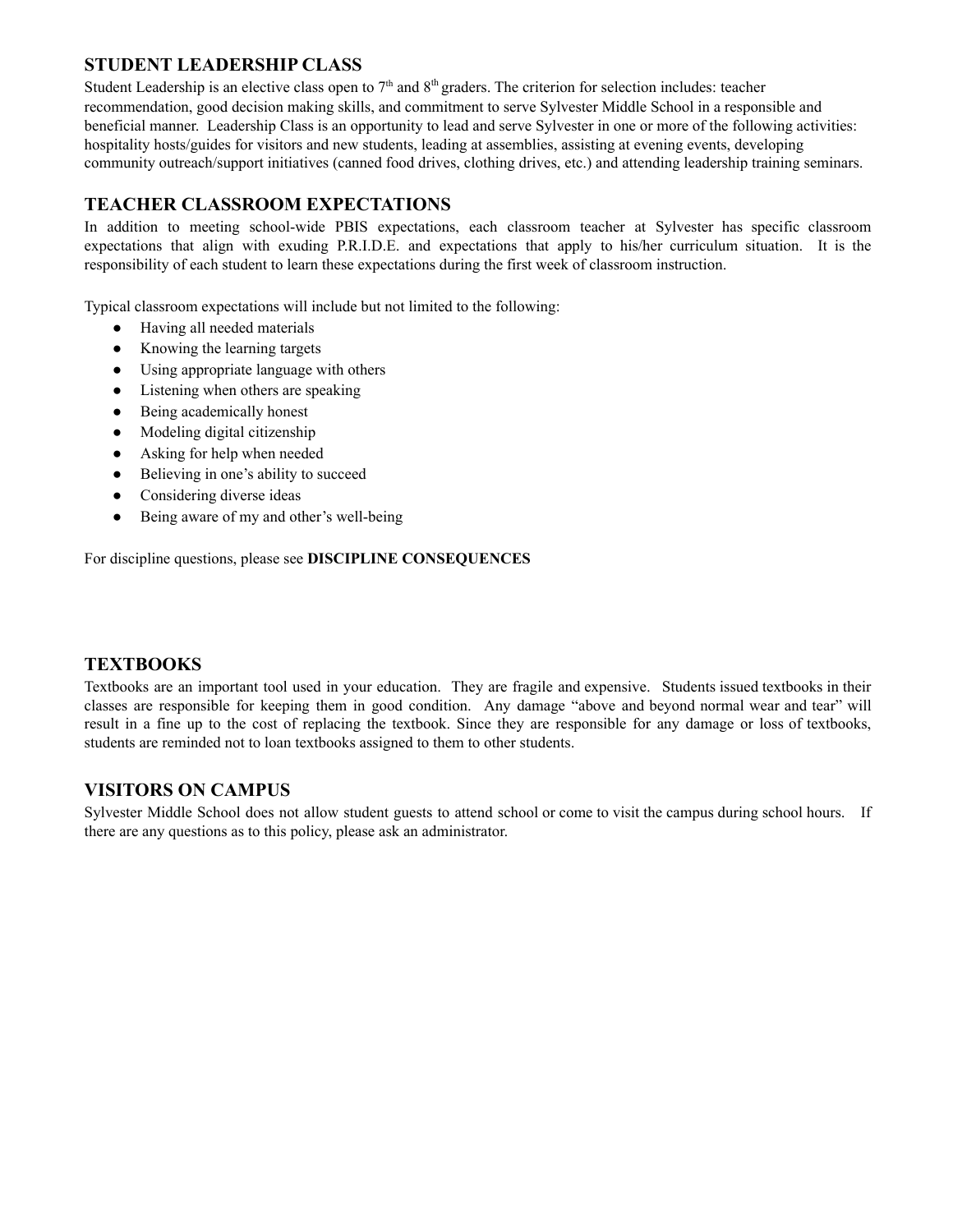# **Sylvester Middle School Rules & Code of Ethics for Computer Users**

As a Sylvester computer user, I agree to follow the rules and code of ethics in all of my work with computers while attending Sylvester Middle School.

- 1. I will read and sign the Highline School District's Student Acceptable Use Policy (AUP) before I use the computers.
- 2. I recognize that all computer users have the same right to use the equipment; therefore, I will ask the teacher for permission each time I want to use the computer and to access the Internet.
- 3. I will ask permission from teachers to use personal email accounts **each time** I would like to view email.
- 4. I will not waste nor take supplies, such as paper, printer cartridges, and USB drives that are provided by Sylvester Middle School; and when I am in a computer lab, I will talk softly and work in ways that will not disturb other users.
- 5. I will use the computers for educational purposes only.
- 6. I recognize that software is protected by copyright laws; therefore, I will not make unauthorized copies of software found on school computers, either by copying them onto my own electronic device or onto other computers through electronic mail or bulletin boards; and I will not give, lend, or sell copies of software to others unless I have the written permission of the copyright owner or the original software is clearly identified as shareware or in the public domain.
- 7. I recognize also that the work of all users is valuable; therefore, I will protect the privacy of others' areas by not trying to learn their passwords; I will not copy, change, read, or use files in another user's area; I will not attempt to gain unauthorized access to system programs or computer equipment; I will not use computer systems to disturb or harass other computer users by sending unwanted mail or by other means; and I will not download information onto the hard drives of any Sylvester Middle School computer for permanent storage. I will download information onto an electronic device if planning to store the information for more than one week.
- 8. I will not go to any inappropriate site (example: pornography) and will report to the teacher if any inappropriate content comes on my screen.
- 9. Violations of the Rules and Code of Ethics described above will be dealt with seriously. Violators will lose computer privileges. Criminal charges could also apply.

# **Highline School District's Student Acceptable Use Policy (AUP)**

#### **User Accountabilities**

Use of the electronic resources provided by the Highline School District is an expectation and a privilege. Where they are available, these resources are offered to staff, students, and other patrons. In order to maintain this privilege, end users agree to learn and comply with all of the provisions of these procedures.

All use of the electronic resources must be in support of educational and research objectives consistent with the mission and objectives of the Highline School District.

All use of the electronic resources must be in compliance with district policies, local, state and federal laws; thus allowing the school district to meet requirements (i.e., FCC CIPA compliance).

#### **CIPA UPDATE/Internet Safety Instruction**

All students will have access to information to be educated about appropriate online behavior, including interacting with other individuals on social networking websites and in chat rooms, and cyberbullying awareness and response.

- Age appropriate materials will be made available for use across grade levels.
- Access to training materials for online safety and implementation will be made available for administration, staff and families.

#### **Suitable Consumption**

- Creation of files, projects, videos, web pages, podcasts, and other activities using electronic resources, in support of education and research and consistent with the mission of the District.
- Participation in electronic communication and collaboration activities such as blogs, wikis, podcasts, email, and other activities using electronic resources, in support of education and research and consistent with the mission of the District.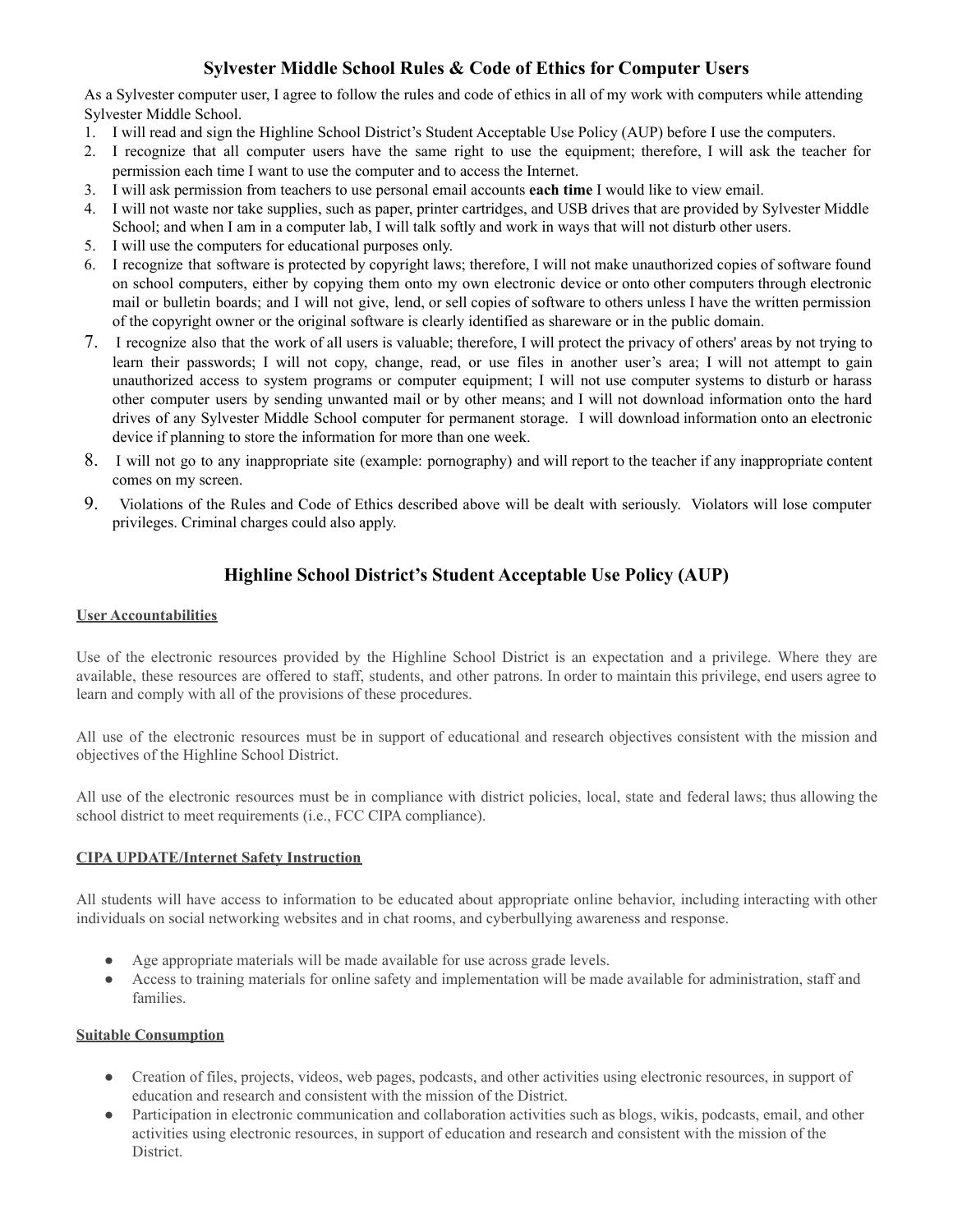- With parent permission, posting of student-created original educational material, curriculum-related materials, and student work. Sources outside the classroom or school must be appropriately cited and all copyright laws must be followed.
- End user consumption of resources for incidental personal use must be in accordance with all District policies and guidelines.
- Connection of any personal electronic device is subject to all guidelines in this document.
- Proper codes of conduct in electronic communication must be used. Providing personal information is inappropriate; when using electronic communications, extreme caution must always be taken in revealing any information of a personal nature.
- All electronic resource accounts are to be used only by the authorized owner of the account for the authorized purpose.
- All communications and information accessible via electronic resources should be assumed to be public records and, barring a privilege, they will be disclosed.
- As a representative of your school and community, exemplary behavior while using electronic resources should be practiced.

#### **Undesirable Usage**

- Providing unauthorized personal information such as an address or phone number.
- Contributing to the actions of or related to the action of sexting or delivery of pornography.
- Contributing to cyberbullying, hate mail, chain letters, harassment, discriminatory remarks, and other antisocial behaviors.
- Using profanity, obscenity, racist terms, or other language that may be offensive to another user.
- Failure to use secure and strong passwords to protect inappropriate access to district resources.
- Any use of the electronic resources for individual profit or gain; for product advertisement; for political action or political activities; or for excessive personal use.
- Playing games, accessing blocked social networking sites, and streaming or downloading audio and video files, protected by the Recording Industry Association of America (RIAA) and Movie Licensing USA, unless specifically authorized by a teacher for instructional purposes.
- Intentionally seeking information on, obtaining copies of, or modifying files, other data, or passwords belonging to other users, or misrepresenting other users on the electronic resources.
- Using an electronic resources account authorized for another person.
- Making use of the electronic resources in a manner that serves to disrupt the use of the network by others.
- Destroying, modifying, or abusing hardware and/or software.
- *Unauthorized* downloading or installation of any software, including shareware and freeware, for use on Highline School District electronic resources.
- Downloading, copying, otherwise duplicating, and/or distributing copyrighted materials without the specific written permission of the copyright owner. Exceptions are made when duplication and/or distribution of materials for educational purposes is permitted when such duplication and/or distribution would fall within the Fair Use Doctrine of the United States Copyright Law (Title 17, USC).
- Sending inappropriate electronic communication to other end users via mail lists, groups, or on sites to which the end user does not belong. Example includes sending to an "ALL" email list or lists for a school or student group in which the sender does not belong and does not have authorization from the administrator to communicate with said recipients, as well as the posting of other people's individual information on one's personal site or another's site without permission.
- Using electronic resources to access or process pornographic material, inappropriate files, or files dangerous to the integrity of the network.
- Malicious use of the electronic resources to develop programs that harass other users or infiltrate a computer or computing system and/or damage the software components of a computer or computing system.
- Any attempts to defeat or bypass the District's Internet filter by using or trying to use proxies, anonymizers, https, special ports, modification to District browser settings or any other techniques, designed to avoid being blocked from inappropriate content or to conceal Internet activity.
- Using any electronic resources for unlawful purposes.

# **Highline School District Rights and Accountabilities**

The Highline School District recognizes its obligation to protect the well-being of students in its charge. To this end, the district *retains the following rights:*

● To log electronic resource use and to monitor file server space utilization by users, and assume no responsibility or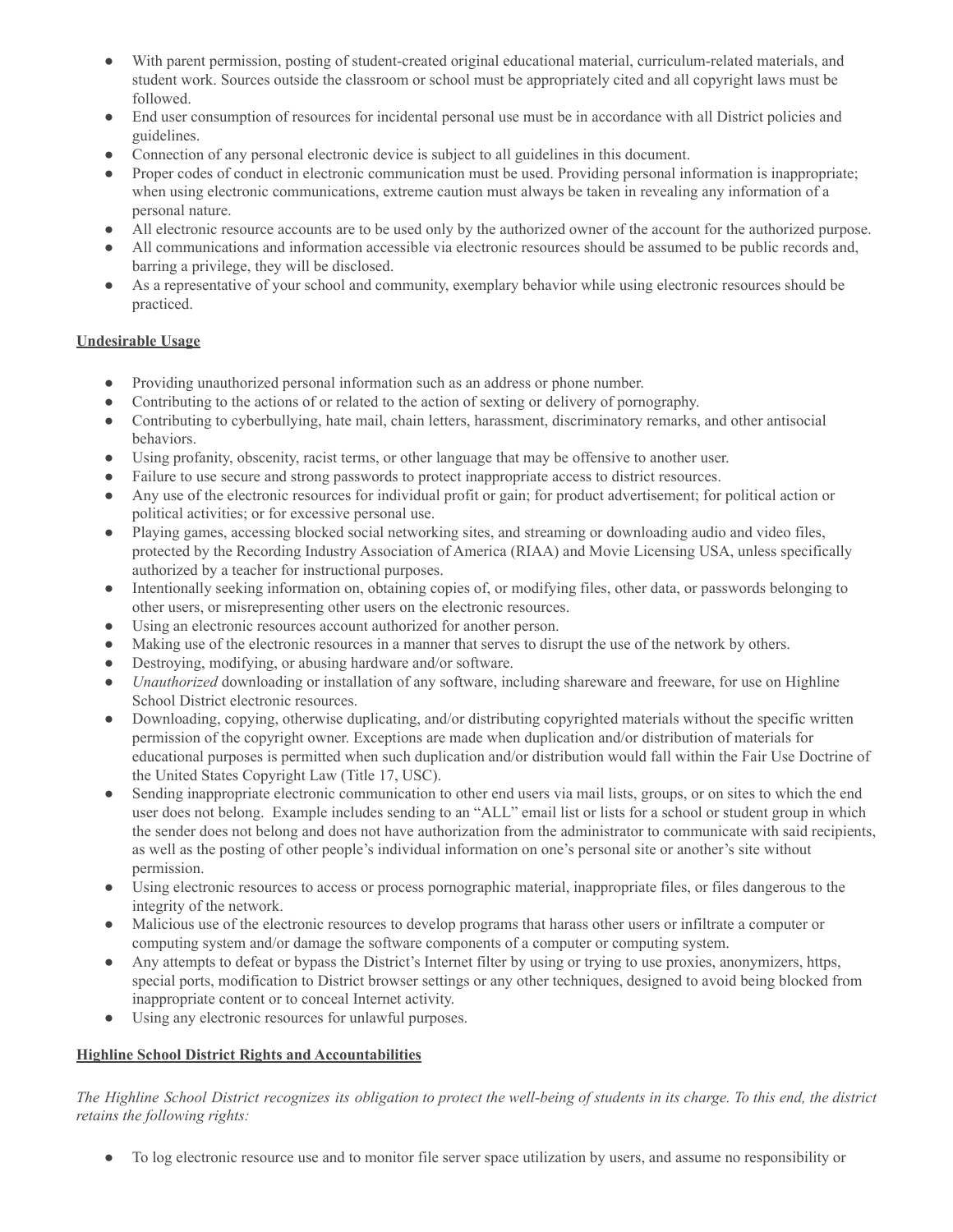liability for files deleted due to violation of fileserver space allotments.

- To monitor the use of electronic resource activities. This may include real-time monitoring of network activity and/or maintaining a log of Internet activity for later review.
- To provide internal and external controls as appropriate, including the right to determine who will have access to Highline School District-owned equipment.
- To exclude those who do not abide by the Highline School District's Electronic Information System (K-20 Network) and Electronic Information System (Networks – Procedures) resources policy or other policies governing the use of school facilities, equipment, and materials.
- To restrict electronic resource destinations through software or other means.
- To provide guidelines and make reasonable efforts to train staff and students in acceptable use and policies governing electronic resource communications.
- To monitor and maintain mailing list subscriptions and to delete files from the personal mail directories to avoid excessive use of fileserver hard-disk space.
- To use filtering software to block or filter access to visual depictions that are obscene and all child pornography in accordance with CIPA. Other objectionable material may be filtered. The determination of what constitutes "objectionable" material is a local decision determined by the District's educational goals.

# **Sanctions for Violations**

Any activity that violates the content of this policy should be reported to the school administrator. Disciplinary action, if any, for the students, staff, and other users shall be consistent with the District's standard policies and procedures. Violations of this policy can constitute cause for revocation of access privileges, suspension of access to Highline School District electronic resources, other employee or school disciplinary action, and/or other appropriate legal or criminal action including restitution, if appropriate. End users shall be subject to the sanctions of WAC 180-40, et seq., as appropriate.

#### We have read and understand this Acceptable Use Policy. By signing this document I give consent for my child to use **the school equipment and Internet.**

| Student Name (Print)       | Date |
|----------------------------|------|
| <b>Student Signature</b>   |      |
| Parent Name (Print)        | Date |
| Parent Signature           |      |
| AUP Instruction provide by | Date |